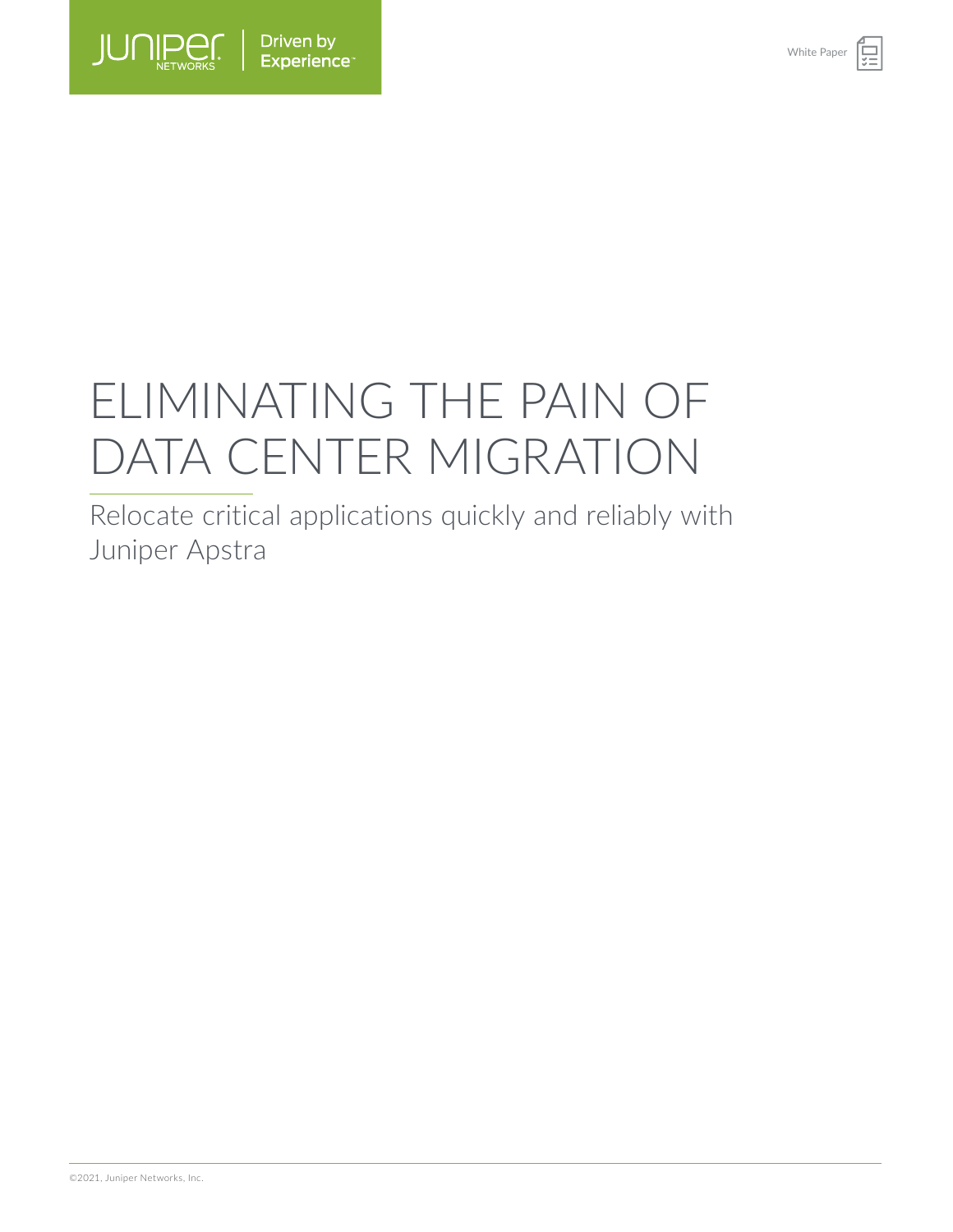# TABLE OF CONTENTS

| Automated Troubleshooting with Intent-Based Analytics |  |
|-------------------------------------------------------|--|
|                                                       |  |
|                                                       |  |
|                                                       |  |
|                                                       |  |
|                                                       |  |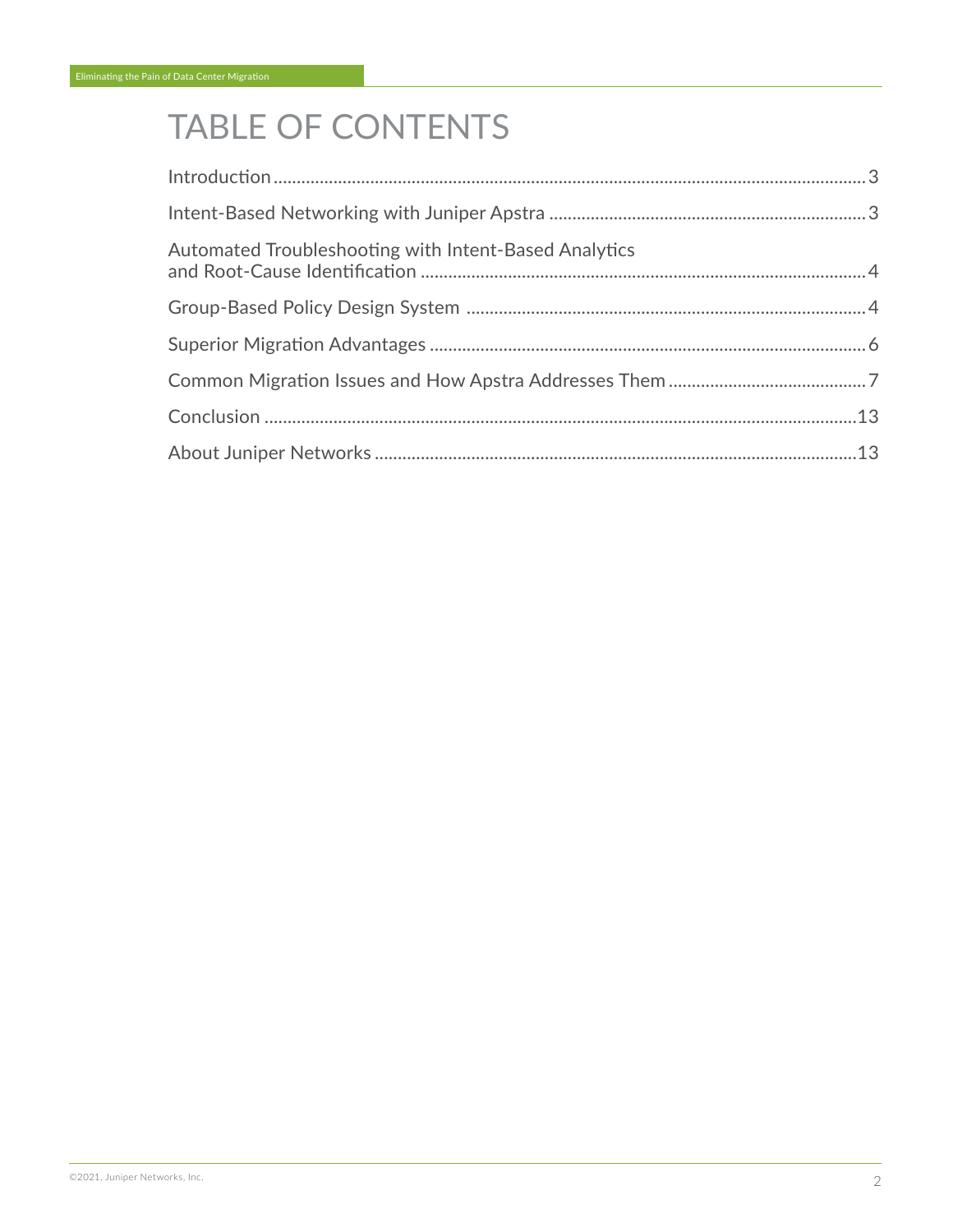# <span id="page-2-0"></span>EXECUTIVE SUMMARY

Migrating a data center is often fraught with headaches. But it doesn't have to be that way. Juniper® Apstra lets network architects easily pre-stage and validate network designs and configurations without requiring any physical or virtual infrastructure resources. By applying this simple and reliable approach, data center network teams can significantly reduce migration time, cost, and risks.

This white paper explains how Apstra eases the pain of data center migration. It also explores specific use cases to demonstrate the common migration issues that Apstra addresses.

# Introduction

Data center migrations are inevitable. New applications, evolving performance needs, and updated reliability requirements—among other changes—typically require a greater number of pods and sites, including those designed for disaster recovery. The number of data centers in use, whether through natural IT growth or as the result of an acquisition, may increase. Conversely, as data centers age and are decommissioned, or as the business divests itself of certain IT requirements or applications, the number of data centers may shrink. This natural ebb and flow of assets means IT managers should always be prepared for their next data center project while simultaneously seeking opportunities to consolidate.

When a migration is required, relocating critical applications and data quickly, reliably, and with minimal or no disruption is a top priority. It's a daunting task for network architects to add migration and/or conversion strategies onto their everyday responsibilities of designing, deploying, and operating the new data center infrastructure.

Juniper Apstra uses intent-based networking to ease the pain of data center migrations for both business leaders and network architects by reducing the time, risk, and cost associated with such actions.

# Intent-Based Networking with Juniper Apstra

As a powerful automation and abstraction software solution for data center network infrastructures, Apstra saves hundreds of person-hours and dramatically reduces operational anomalies during a migration, particularly in the design phase and critical change-management window. Its intent-based networking approach helps network architects and operators automate designing, building, deploying, and validating data center networks. Apstra translates high-level business requirements (called "intent") into a fully operational data center network environment.

Intent-based networking represents a technological shift in the way the full network service life cycle (Days 0/1/2) is managed based on business requirements. It represents a consistent and streamlined operational model for architects and operators, with continuous validations at each step regardless of the switching platform or operating system. Users can choose to run a homogeneous network with a traditional networking vendor, or gradually introduce disaggregated open-networking and opensource options.



*Figure 1: Intent-based networking automates and validates the full network life cycle.*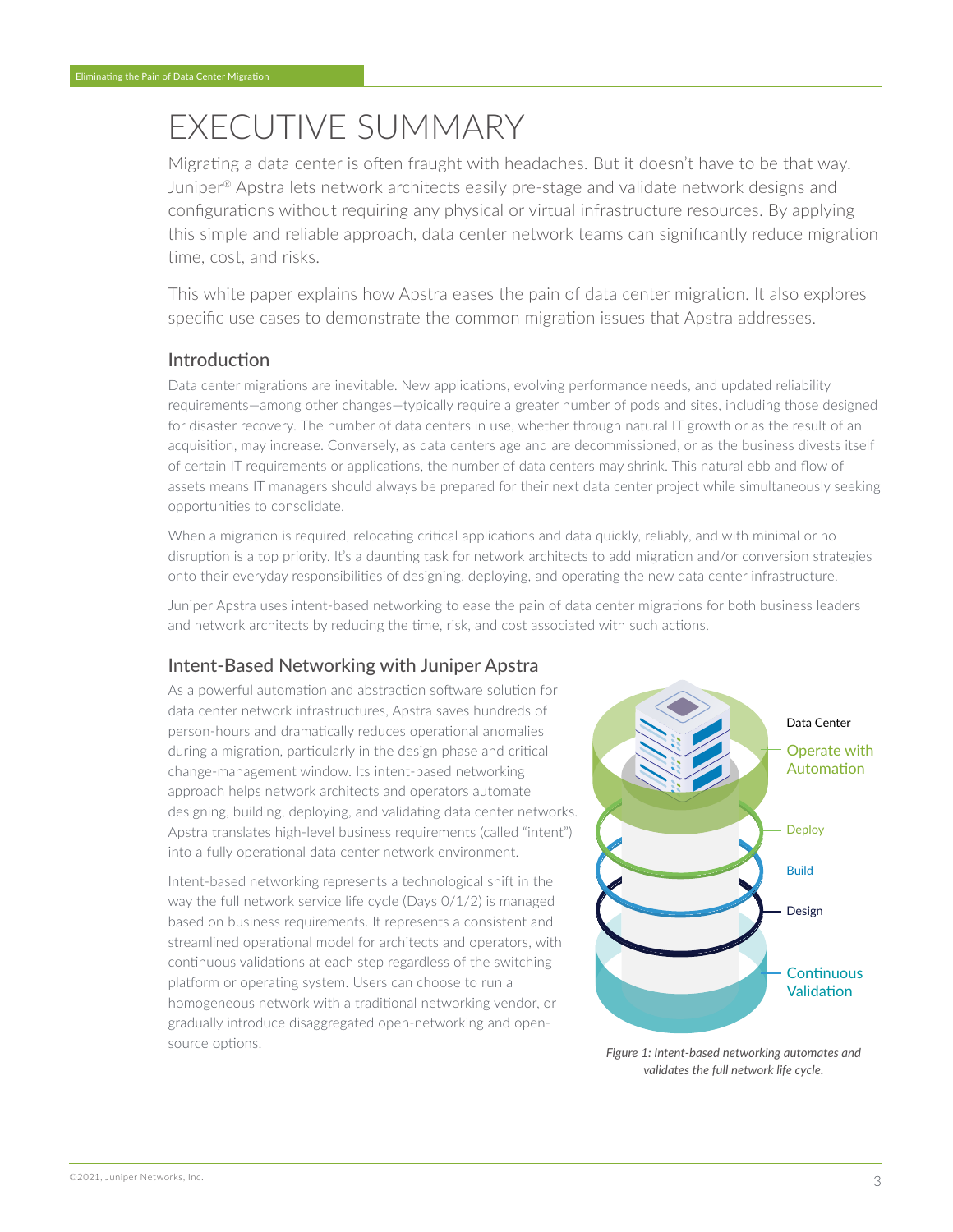<span id="page-3-0"></span>Apstra helps network operators reduce CapEx and OpEx while decreasing the risks inherent in networking by providing a fully tested and validated design pattern. The definition of network service is key to the notion of intent. As a result, Apstra can effectively understand all known and unknown network conditions that directly impact business service levels.

The Apstra intent-based networking architecture includes the following benefits:

- Real-time preconditioned validation
- Real-time expectations validation
- Service validation
- Reliable change management through real-time queryable intent and operational context

Additionally, Apstra offers unparalleled best-in-class features to ensure the data center network is reliable and easy to operate.

# Automated Troubleshooting with Intent-Based Analytics and Root-Cause Identification

Intent-based analytics (IBA) is an Apstra feature that automates complex troubleshooting, allowing you to gain more knowledge of your infrastructure and helping operators deal with operational status changes in their infrastructure. IBA extracts knowledge about the network state and performs validations on all resources, all the time, in real time. This "closed-loop" capability is always in sync with the network, even in the presence of change.

Root-cause identification (RCI) is a subcomponent of IBA that classifies conditions into actionable root causes, separating what is actionable/important (signal) from what is not (noise).



*Figure 2: IBA separates actionable conditions from noise.*

# Group-Based Policy Design System

Apstra manages network security and workload isolation through its group-based policy (GBP) design system. This feature allows a network architect to create policies that are decoupled from enforcement mechanisms and to specify the intent in an implementation-independent way.

GBP simplifies and normalizes network device syntax across data center devices, implements firewall filters, and ensures that security configuration is easy and secure. For migration use cases, users can design/redesign and pre-stage security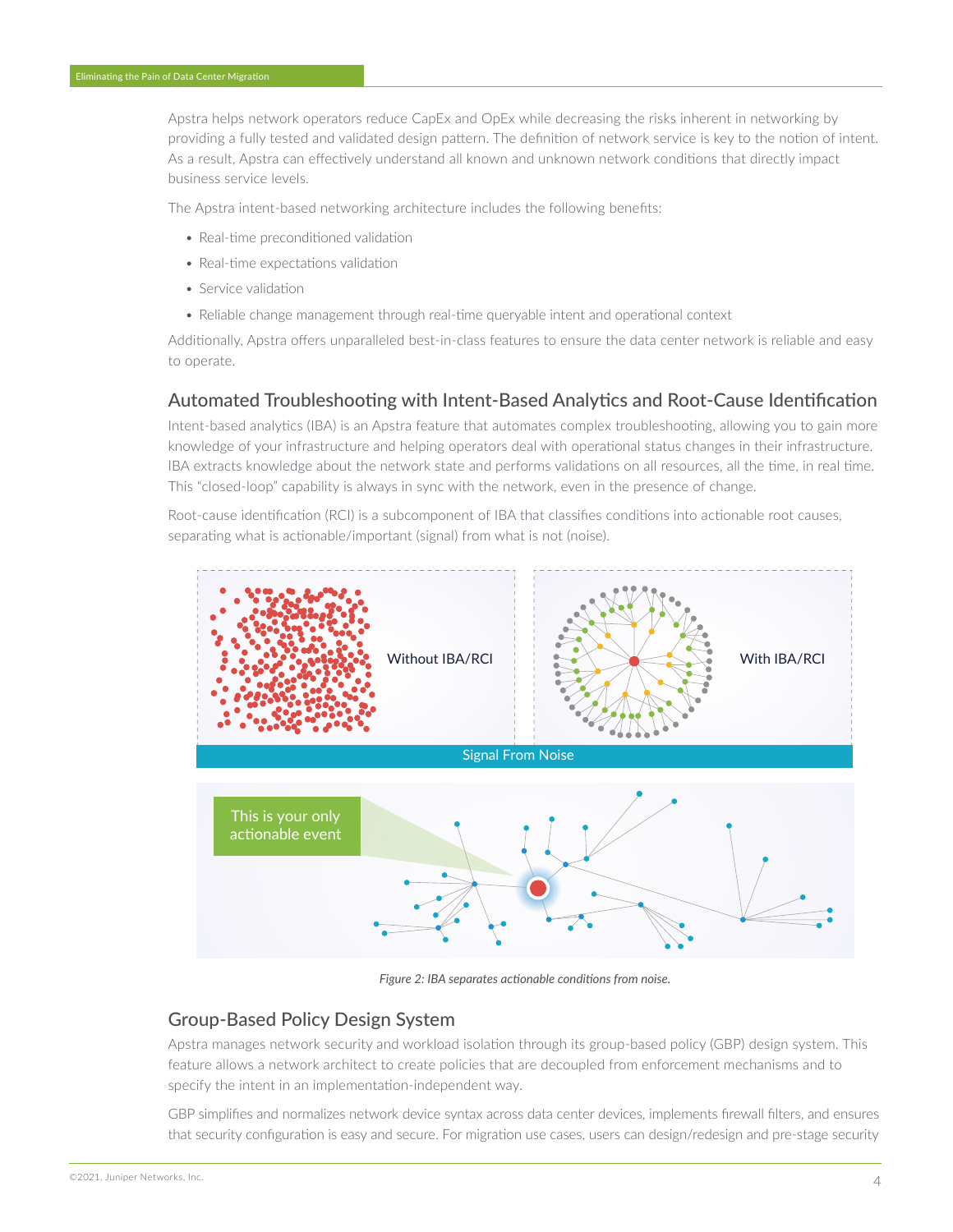policies and perform policy validations in advance to reduce outages and application impact. This capability significantly reduces the time spent verifying, optimizing, and correcting security policies in maintenance windows.

GBP also performs policy validation checks and supports conflict identification and remediation (automated and manual) for overlapping or conflicting security policies. Apstra automatically optimizes the rendered policies, improving the size and device ternary content-addressable memory (TCAM) of firewall filter rules.



*Figure 3: Apstra's group-based policy system optimizes policies.*

#### **Apstra EVPN-VXLAN Reference Design**

Business leaders are routinely migrating from legacy three-tier architectures to IP Clos fabrics, also referred to as "spine-and-leaf" configurations. Why the need for this new architecture? Modern enterprise architects are responsible for delivering highly scalable, highly redundant fabrics to support the connection of large numbers of servers in an application hosting environment. The simplicity, scale, and deterministic design of the IP Clos fabric is particularly attractive for this application. Apstra provides validated IP Clos reference designs that employ standardsbased protocols.

Apstra uses BGP-EVPN for a control plane and Virtual Extensible LAN (VXLAN) for Layer 2 application connectivity. These protocols were selected for their reliability, scaling attributes, and broad support in vendor hardware and software. Users can deploy three-stage and five-stage IP Clos fabrics with the option of implementing network virtualization overlays (NVOs) on top of the general IP network.



*Figure 4: Apstra supports both three-stage and five-stage IP Clos fabrics.*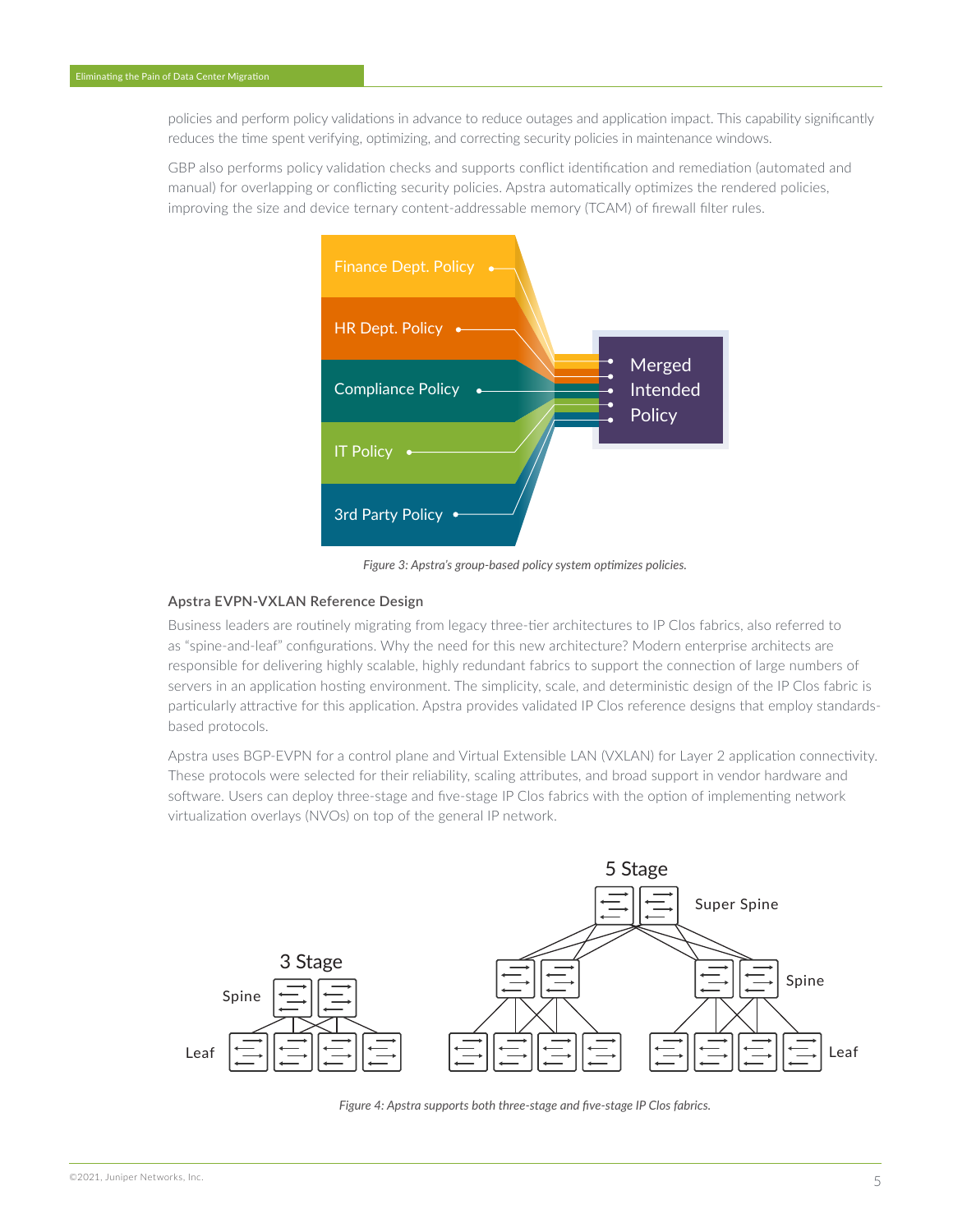<span id="page-5-0"></span>The advantages of using a BGP-EVPN and VXLAN fabric include:

- Interoperability: A BGP-EVPN and VXLAN fabric leverages industry-standard protocols (RFC-7432).
- Multitenancy: A BGP-EVPN and VXLAN fabric supports L2 and L3 VPN.
- Resiliency: A BGP-EVPN and VXLAN fabric supports smaller fault zones, allowing architects to build networks with many small switches versus a few large chassis.
- Efficient resource utilization: A BGP-EVPN and VXLAN fabric uses equal-cost multipath (ECMP), Address Resolution Protocol (ARP) suppression, and Anycast Gateway to optimize traffic.
- L2 mobility: A BGP-EVPN and VXLAN fabric provides host mobility over VXLAN tunnels.

### Superior Migration Advantages

Prior to beginning a migration, architects can design the precise network and services they require using the Apstra graphical interface. Concurrently, Apstra validates the design and autogenerates precise configurations and service expectations based



Data Center Interconnect (DCI)



on the exact blueprint, network models, and software. This novel approach gives network teams responsible for the design and migration activity an unprecedented level of assurance to accurately stage physical and logical configurations ahead of maintenance windows.

Network operators can develop:

- Multitenancy isolation plans
- Subnet allocation schemas
- L2 application segments
- L3 routing domains
- External connectivity
- Security policies

Remarkably, Apstra can do this without the need for any physical or virtual network resources, saving thousands to millions of dollars in testing infrastructure investments.

Why is pre-staging so important? Because pre-staging:

- Removes deployment risks by accurately and reliably building and validating an entire design that works the first time
- Eliminates the CapEx and OpEx required for physical or virtual testing infrastructure
- Enables validation designs and redesigns without impact
- Reduces time spent in maintenance windows
- Allows for the verification and optimization of the security list
- Removes conflicting security policies
- Reverts full data center state in seconds, if required
- Ensures that auto-produce is always in sync with documentation
- Prepares real-time analytics that are specialized to migration-specific service-level agreements (SLAs)

The result is a rapid, low-risk migration to or from an interoperable data center using best practices and protocols.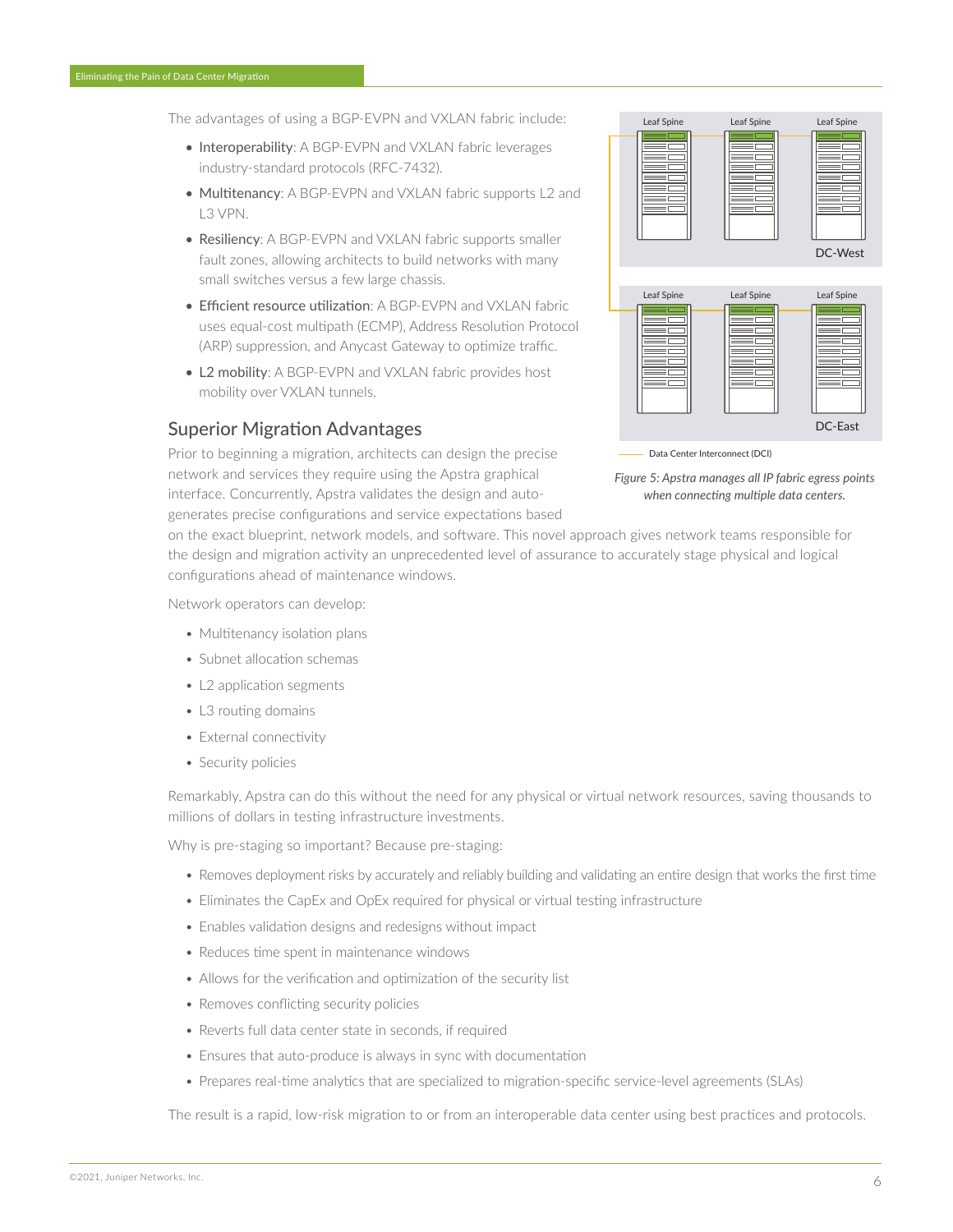# <span id="page-6-0"></span>Common Migration Issues and How Apstra Addresses Them

#### **Use Case 1: Legacy Brownfield**

Many customers are looking to migrate from an older hierarchical three-tier network (core, aggregation, access) that relies heavily on Layer 2 and Spanning Tree Protocol (STP) to modern spine-and-leaf (or Clos) architectures. Apstra can ensure the new fabric is designed and built—with the configuration validated—before the migration has even begun. This improves the speed of implementation and eliminates Day 0 implementation faults.

A well-planned, multi-phased strategy is vital to a successful migration. Each phase ensures devices can communicate internally and externally at L2 and L3 with minimal disruption.

A successful migration process follows these steps:

- 1. Build and prepare a new network.
- 2. Move all devices in a given L2 domain, one at a time, to the new fabric.
- 3. Migrate the middleware (L4-L7) services: firewall, load balancer, and so on.
- 4. Move the L3 default gateway and related security policy.

#### Step 1: Build and Prepare the New Network

Start with the following stages:

- Pre-stage your new data center network in Apstra to better understand your ultimate design and how it will integrate with your virtual infrastructure and external services
- Stand up a new three-stage or five-stage BGP-EVPN and VXLAN fabric managed by Apstra
- Establish a routed Layer 3 connection to the upstream external router for external connectivity
- Establish a Layer 2 connection to the legacy/brownfield implementation
- Create the security zones required to support virtual routing and forwarding (VRF) in a brownfield network.
- Create virtual networks to match L2 segments in the brownfield network
- Extend the virtual networks from a leaf device, or multichassis link aggregation group (MC-LAG) pair for redundancy, to the interface(s) connecting the brownfield to the greenfield networks

#### *Requirement 1: External L3 Connection*

The L3 connection will be the new exit point for the new eBGP/EVPN/VXLAN data center. This will be utilized by:

- Applications, whether new or existing, that are fully migrated for communicating to the outside world
- Applications not fully migrated between the old and new environment where the default gateway remains on the old environment

This routed connection could attach to the upstream router, or WAN device, for connectivity.



#### *Figure 6: Example of an external L3 connection.*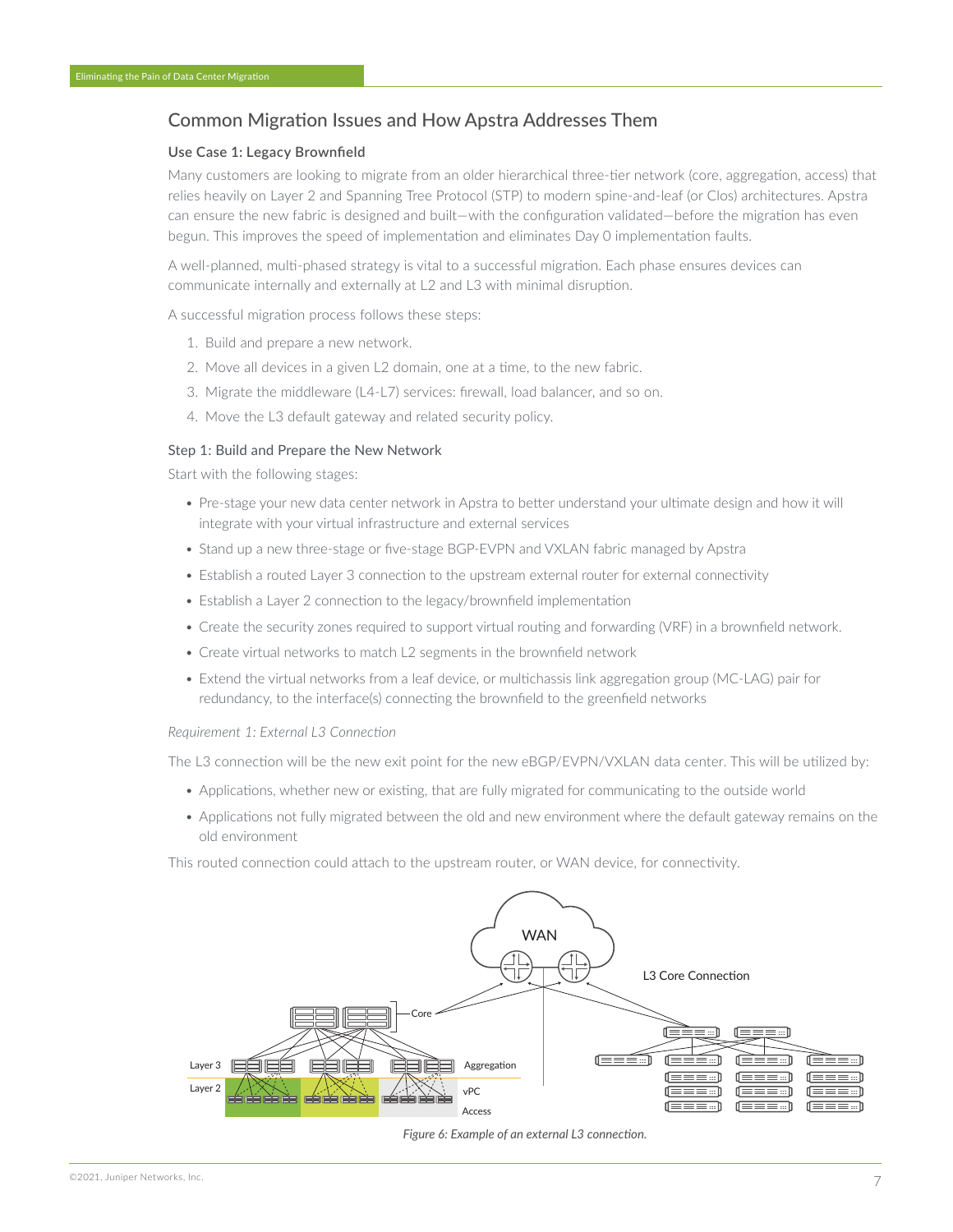#### *Requirement 2: L2 Connection Between the Old Network and the New BGP-EVPN VXLAN Fabric*

For applications requiring a L2 connection for workload migration, the recommendation is to create a connection between a dedicated pair of MC-LAG devices on each fabric for redundancy. Each vendor has its own proprietary implementation: virtual path connection (VPC), MLAG, MC-LAG, CLAG, VLT, and others. The most typical connection method used when migrating from older three-tier networks is VLAN-to-VLAN between the fabrics. However, connecting both fabrics using BGP-EVPN and VXLAN is an option if the old environment has edge devices capable of supporting it. This option is covered in the [Data Center Interconnect](#page-10-0) section.



*Figure 7: Example of an L2 connection between an old network and a new BGP-EVPN VXLAN fabric.*

#### *Requirement 3: L2 Loop Avoidance*

EVPN does not provide any integration with STP and doesn't forward bridge protocol data units (BPDUs), so there is no STP blocking. In addition to using MC-LAG for a loop-free redundant connection, BPDU guard and root guard should be used to further protect against L2 loops. The old fabric should remain the root bridge. The L2 interface on the Apstra managed fabric will employ BPDU guard using configlets based on the vendor details chosen.

#### Step 2: Move All Devices in a Given L2 Domain to the New Fabric

The recommendation is to migrate all devices in an L2 domain before moving the gateway, as the gateway cannot simultaneously be active in both the legacy and the new Apstra-managed data center. The migration should be done one network or domain at a time versus an all-at-once approach.

During this phase of the migration, continue to use the original default gateway in the old fabric until all devices in the given L2 domain have migrated to the new fabric. Most, if not all, current IP addressing will remain the same during the migration, including the default gateway address for each tenant.

#### Step 3: Migrate the Middleware (L4-L7) Services

Move firewalls and other middleware devices after all the devices are relocated to the Apstra-managed fabric. The procedure for relocating these devices depends on their capabilities, whether they are L2 or L3 connected, and whether they are in an active/active or active/passive configuration.

#### *Active/Standby*

Migrating or relocating active/standby devices requires multiple steps. First, relocate the standby device to the Apstra managed fabric. This step doesn't disrupt or change the application traffic. The heartbeats (keepalive) messages between the active and standby devices will traverse the L2 connection above.

Once the QA team has tested and certified the applications are working, deactivate the device in the old network and make the device in the Apstra managed fabric the active one. This state change eliminates unnecessary crossfabric traffic for all locally attached nodes in the new data center. Once QA validates the applications are performing as expected, remove and re-home the remaining device to the new data center.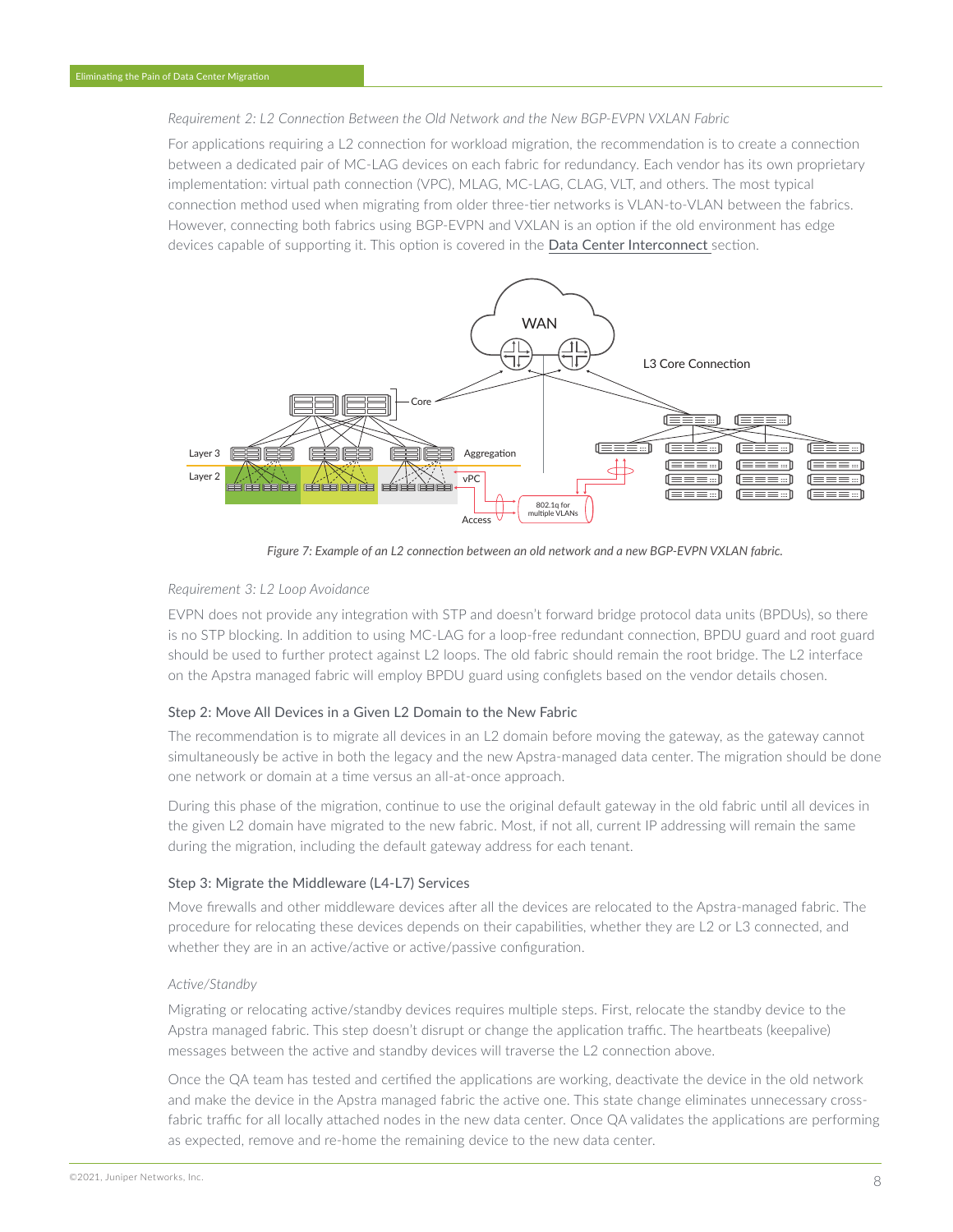

*Figure 8: Example of an active/standby deployment.*

#### *Active/Active*

Active/active deployments are connected to the new BGP-EVPN fabric using BGP as the dynamic routing protocol to provide deterministic next- hop selection and load balancing. The BGP peering, IP addressing, and route policy are pre-staged and validated before the maintenance windows in Apstra. For redundancy purposes, connect the L4- L7 devices to a pair of leaf switches in the EVPN fabric running an MC-LAG protocol.



*Figure 9: Example of an active/active deployment.*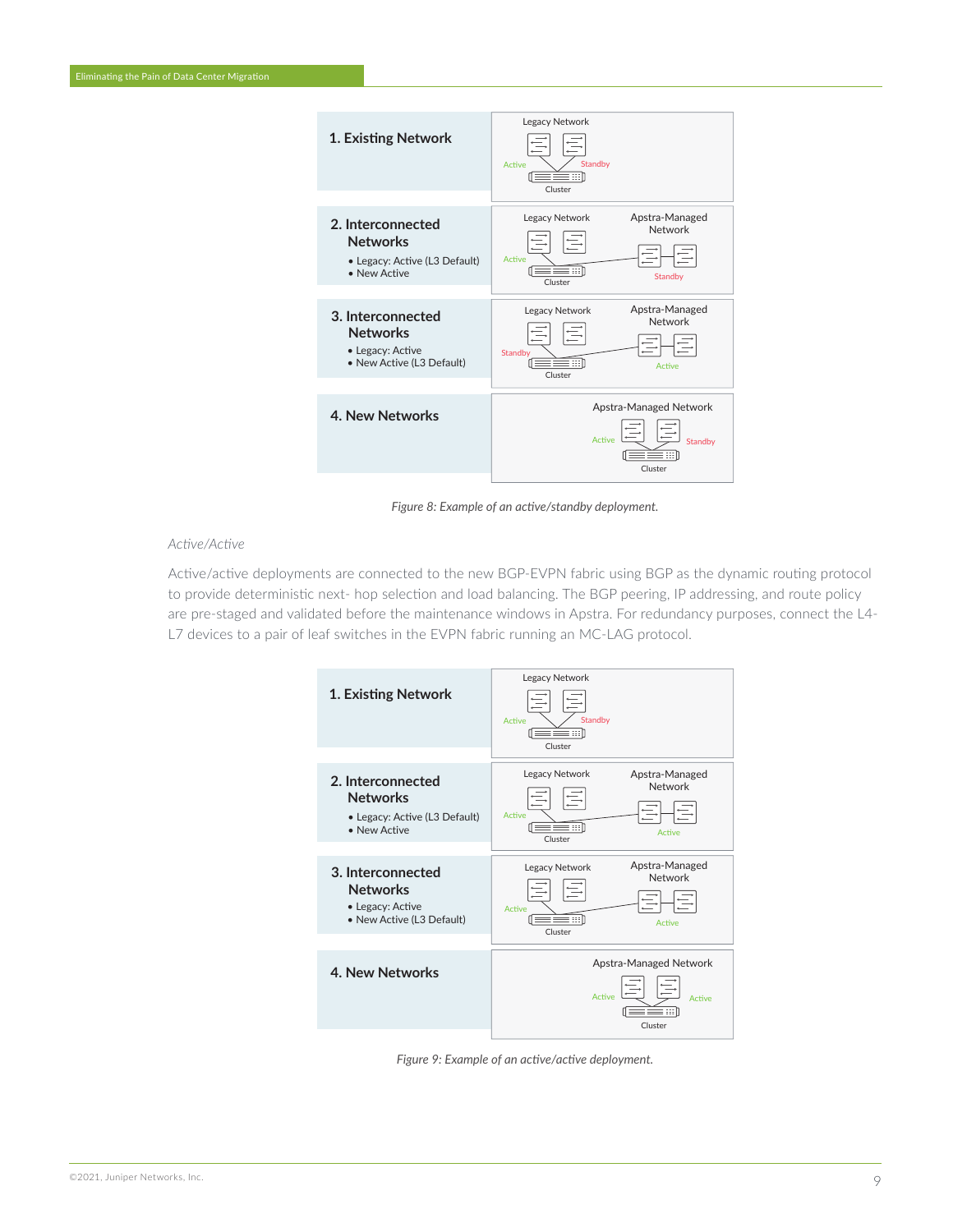#### Step 4: Move the L3 Default Gateway

Once all (or an acceptable critical mass of) devices in the L2 domain have migrated to the new Apstra-managed fabric, it's time to move the default gateway to the new fabric. Apstra uses the Anycast Gateway feature to optimize the internal traffic, locating the first hop default gateway to the local leaf switches and removing inefficient crossfabric trombone routing.

Enabling the L3 endpoint and Anycast Gateway feature in Apstra is a simple one-checkbox, one-field operation. During the maintenance windows, deactivate the legacy network's default gateway and make sure the subnet's default gateway only resides in Apstra.

| Name*                                | <b>Security Zone</b>         |                                |                      |  |  |  |
|--------------------------------------|------------------------------|--------------------------------|----------------------|--|--|--|
| covid-db                             | EHS                          |                                |                      |  |  |  |
| <b>VNI</b>                           |                              | Set same VLAN ID on all leafs? |                      |  |  |  |
| 10003                                |                              | $\qquad \qquad \Box$           |                      |  |  |  |
| Route Target <sup><sup>®</sup></sup> |                              |                                |                      |  |  |  |
| 10003:1                              |                              |                                |                      |  |  |  |
| <b>DHCP</b> Service                  | IPv4 Connectivity            | IPv4 Subnet                    | Virtual Gateway IPv4 |  |  |  |
| O Disabled<br>Enabled                | Disabled<br><b>O</b> Enabled | 203.1.0.0/24                   | 203.1.0.1            |  |  |  |
|                                      |                              |                                |                      |  |  |  |
|                                      | IPv6 Connectivity            |                                |                      |  |  |  |

*Figure 10: Apstra makes it easy to enable the L3 and Anycast Gateway feature.* 

#### *Security Access Lists*

During the maintenance windows, Apstra makes sure that the network does not enter an open (free-flowing traffic) state while the rules are being provisioned. To minimize the potential impact on policy deployments' existing traffic flows, Apstra performs an incremental firewall filter deployment process to deploy policy changes at each enforcement point.

| Status $\triangle$ | Policy / Rule #1             |  |                           |   | Policy / Rule #2           |                           |
|--------------------|------------------------------|--|---------------------------|---|----------------------------|---------------------------|
| 螶                  | P4 / Permit Telnet           |  | Permit / TCP              | B | P3 / Deny Telnet           | $\mathbb{Z}$<br>Deny/TCP  |
| Resolved by AOS    | Internal Endpoint IP1<br>any |  | Virtual Network VN2<br>23 |   | Virtual Network VN1<br>any | Virtual Network VN2<br>23 |

*Figure 11: Apstra deploys policy changes incrementally.*

#### **Use Case 2: Relocation or Hybrid Cloud**

Applications frequently have to be moved between two geographically separated data centers or from a private data center to a cloud-hosted infrastructure—without disrupting business. In the past, such relocations were driven by business continuity, disaster recovery, or continuity-of-operations requirements.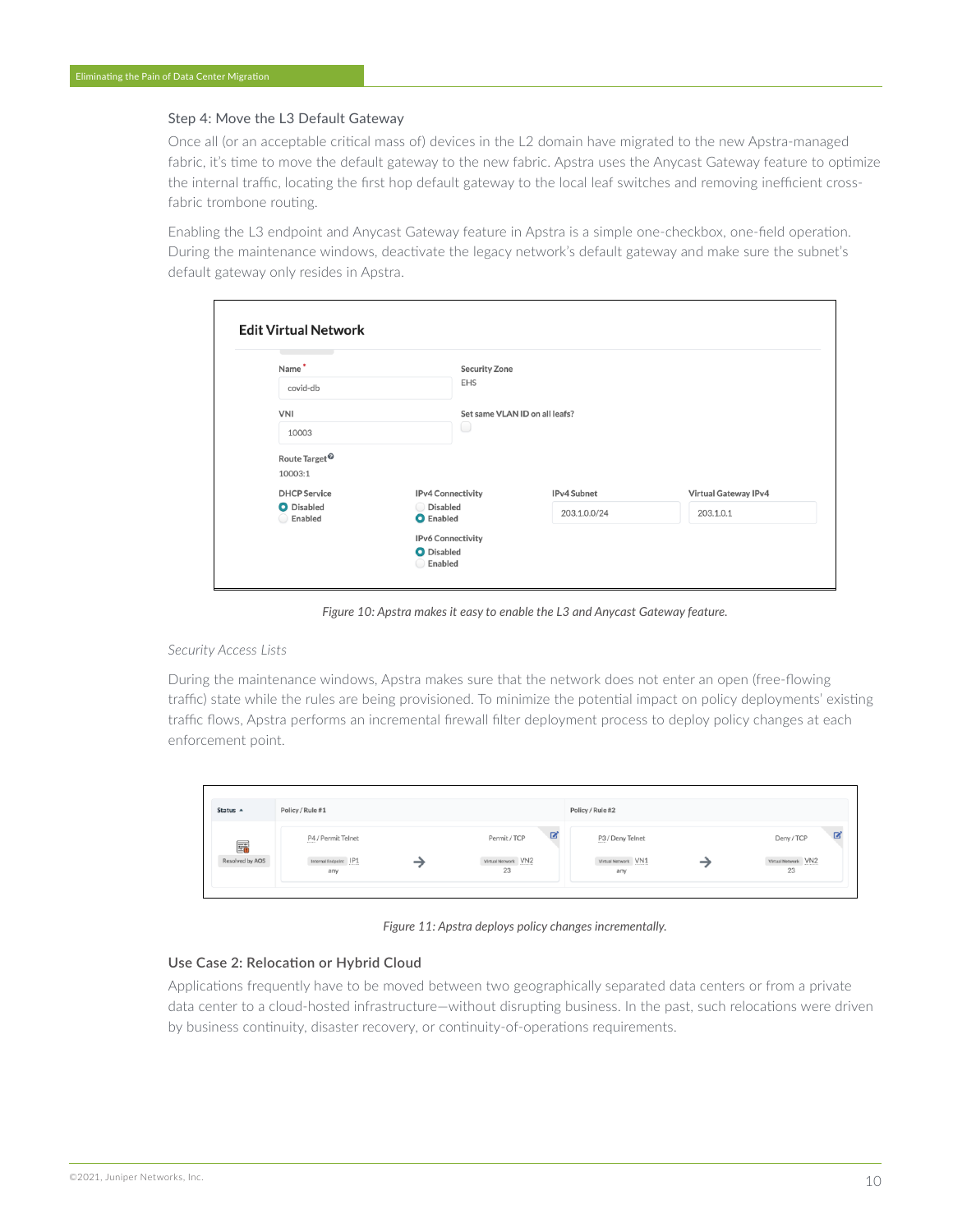With the rise of highly virtualized software-defined data centers (SDDC), cloud computing, and more recently edge computing, other likely scenarios have arisen, including:

- Collocation expansion: Share compute and storage resources with collocation data center facilities
- Resource pooling: Share and shift applications between data centers or public cloud resources to increase efficiency or improve end-user experience
- Rapid scalability: Expand capacity from a resource-limited location to another facility or data center
- Legacy migration: Gracefully move applications and data from older and inefficient equipment and architectures to more efficient, higher performing, and more cost-effective architectures

Apstra is uniquely positioned to give businesses the flexibility to extend their network services and security in a consistent and uncomplicated workflow to any number of locations, private or public, based on business needs.

#### <span id="page-10-0"></span>Data Center Interconnect

Data Center Interconnect (DCI) technology is often used as a building block to connect geographically separated data centers at Layer 2 for disaster recovery, continuity of operations, and business continuity. Apstra allows users to deploy and manage a vendor-inclusive DCI solution that is simple, flexible, and intent based.

Using standards-based MP-BGP EVPN with VXLAN, the Apstra DCI feature is open and flexible, with three different deployment models:

- DCI using over-the-top
- DCI using gateways
- DCI using autonomous system border router

#### Public Cloud Connections

Users have an abundance of network connectivity options for connecting their on-premises and public cloud networks. These services range from dedicated interconnections to native VPNs and third-party VPN services. The most popular choice is to leverage internet connections coupled with VPNs for their low cost and high availability.



Private Data Center

*Figure 12: Users have choices for connecting on-premises and public cloud networks.*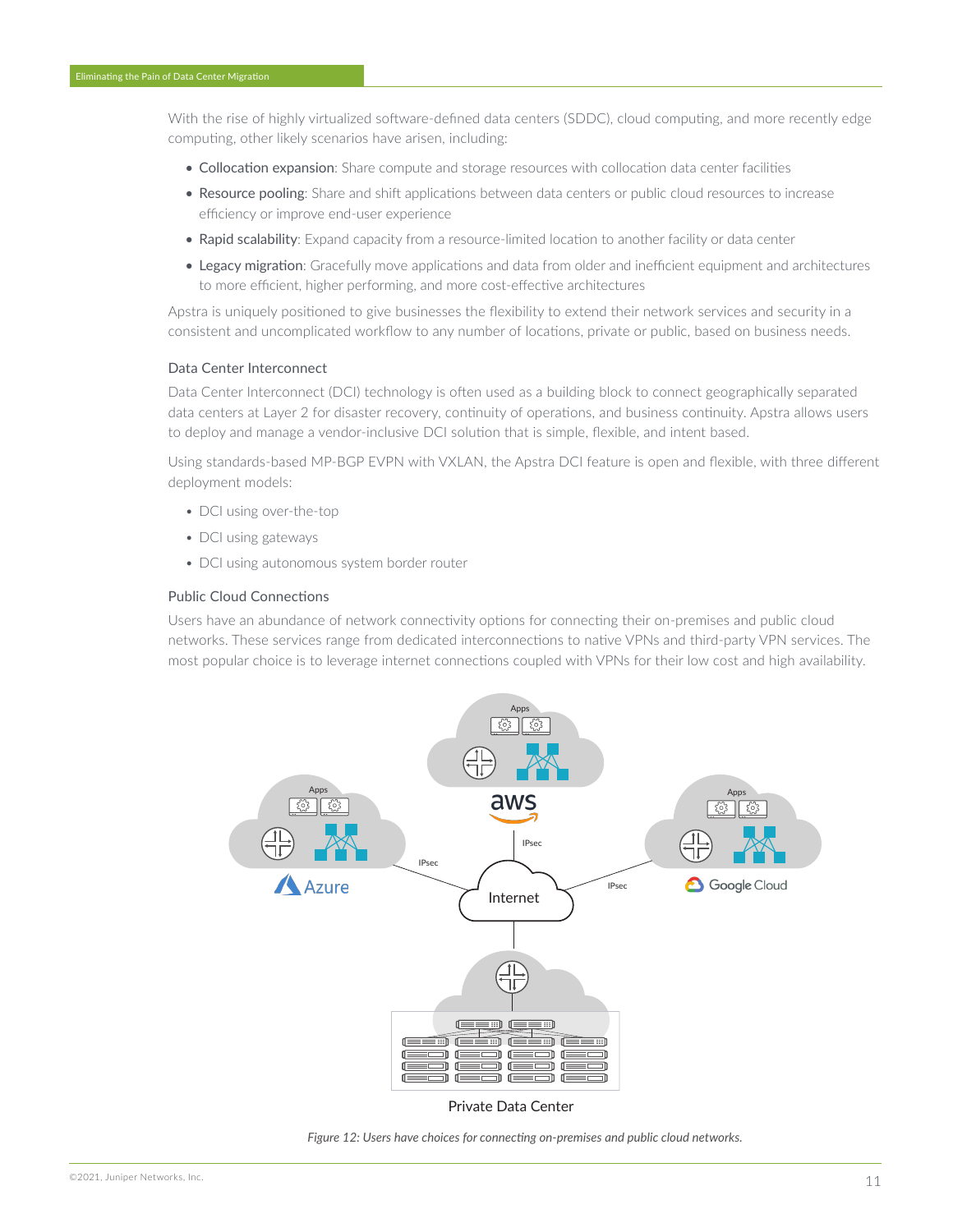Apstra provides an elegant way to connect a private data center to a virtualized data center using the cloud provider of choice and a standards-based solution. Secure IPsec tunnels to remote networks can be established using native options or numerous third-party gateways. Apstra then automates the provisioning of BGP EVPN for reachability and VXLAN tunnels from existing leaf nodes to virtualized cloud-hosted devices for workload mobility.



*Figure 13: Apstra automates provisioning of BGP EVPN and VXLAN tunnels.*

### **Use Case 3: Network Conversions**

While not an application or data migration use case, network conversions are increasingly in demand. Apstra can minimize the disruptions caused by this use case by designing, building, deploying, and validating a precise replica of the existing topology down to individual tenants, hardware, and ports offline. There is no need for extra equipment or for the user to re-architect or reverse engineer an equivalent replacement configuration. All application addressing will remain the same.

The Apstra Reference Design supports legacy L2 connectivity models as well as homogenized containerized L3 options. Both models are fully supported by industry-standard protocols and services, ensuring that an Apstra system is not dependent on any particular vendor or proprietary feature. Businesses may be concerned about ongoing support, costs, or stability issues, or they may simply want to divest from a particular vendor's solution. These preexisting network fabrics could be an existing BGP-EVPN fabric or a proprietary software-defined network solution.

As in other use cases, a well-planned, multi-phased strategy is vital to ensure a successful conversion. However, unlike other use cases, a no-downtime guarantee isn't always possible with conversions since conversions require rebooting or, in some cases, re-imaging the network switches in place. The existing application and network architecture will dictate the amount of network disruption. If the hosted applications are designed for failure and built with application-level resiliency, or if the IP Clos fabric has a redundancy design to support legacy L2 applications, the disruption can be minimal.

Automating device initialization and installing new OS images can be accomplished without human intervention using Apstra's multivendor zero-touch provisioning (ZTP) solution. ZTP saves time and reduces critical errors and maintenance window times.

One approach for migrating an existing three-stage network is to move half the spines and leafs to a parallel fabric under Apstra management, followed by the remaining switches. Using the assumption that the network is servicing resilient applications, this approach decreases the overall cross-sectional bandwidth of the initial network by half but avoids any total loss of service.